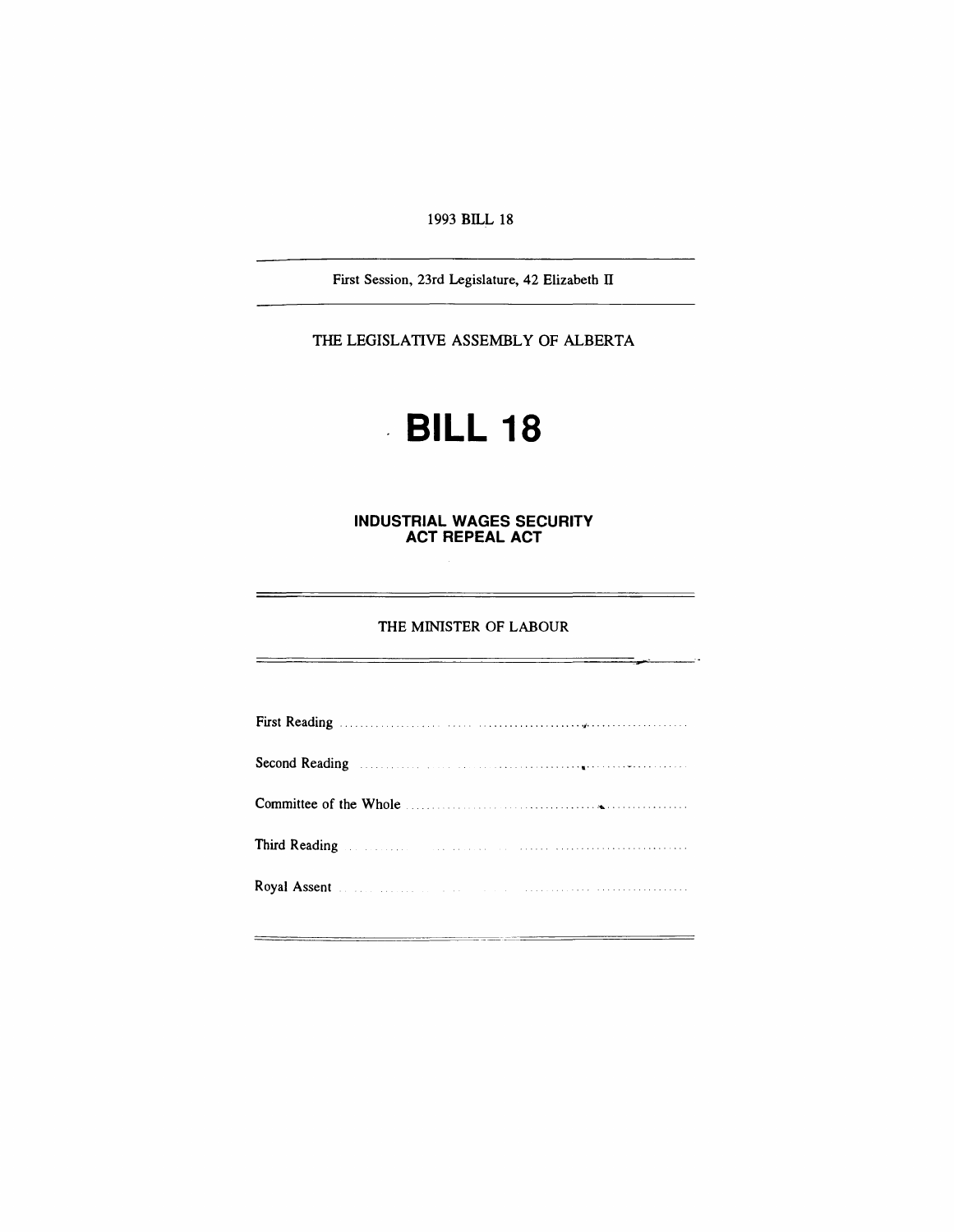Bill 18

## **BILL 18**

#### 1993

#### **INDUSTRIAL WAGES SECURITY ACT REPEAL ACT**

*(Assented to* , 1993)

HER MAJESTY, by and with the advice and consent of the Legislative Assembly of Alberta, enacts as follows:

Repeal 1(1) *The Industrial Wages Security Act is repealed.*

*(2) Notwithstanding subsection* (1), *where the Minister holds security on the coming into force of this Act, the Minister shall retain the security until the time for making claims on* it *has expired or, where a claim is made on the security, the claim is dealt with.*

Consequential 2 *Section* 23 *of the Forests Act is amended by striking out* "and the *Industrial Wages Security Act".*

force

Coming into 3 *This Act comes into force on Proclamation.*